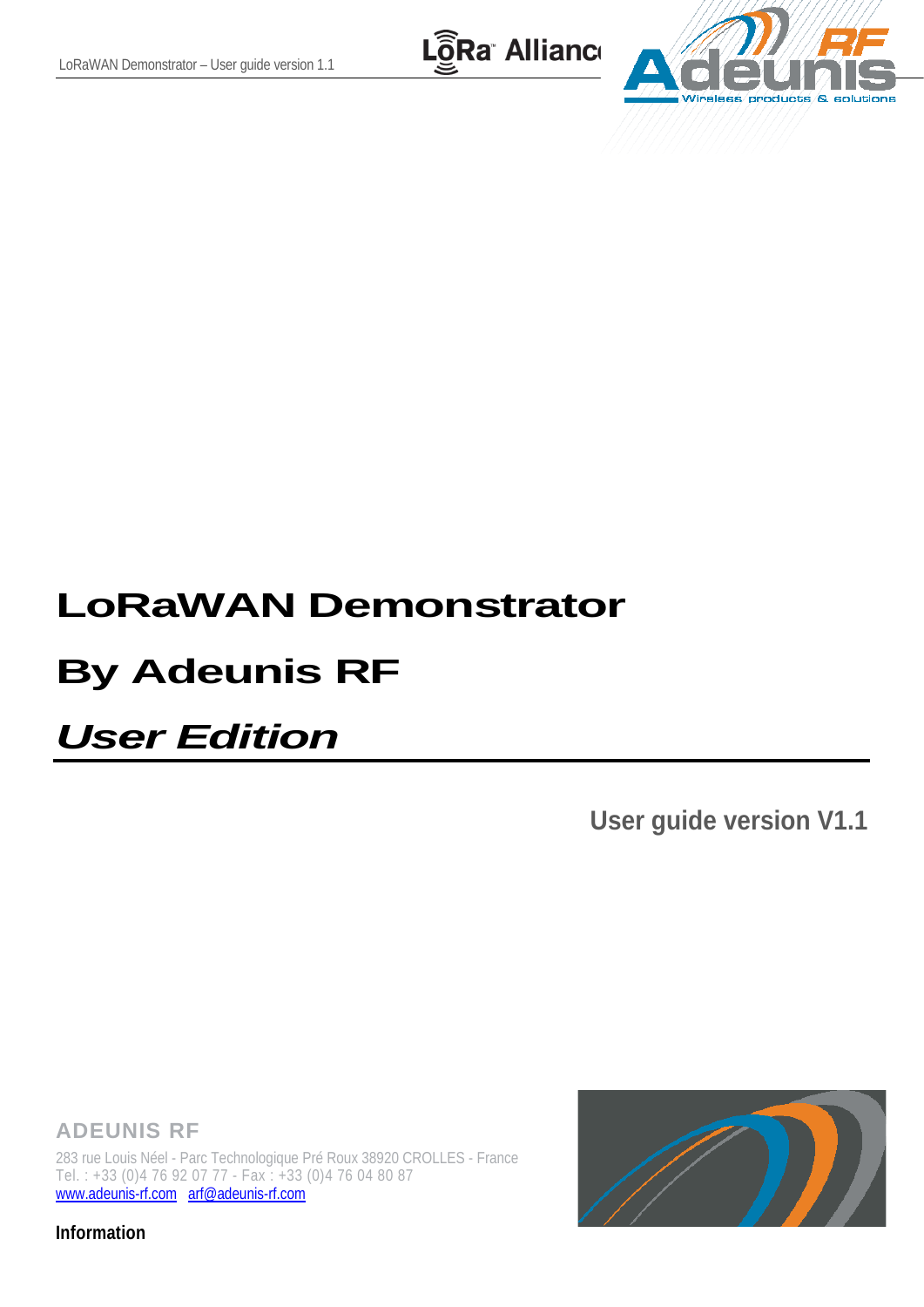



<span id="page-1-0"></span>**Document information**

**Title Title** LoRaWAN Demonstrator User Guide **Subtitle** Version 1.1 **Document type** Software management manual **Document status** version V1.1

This document applies to the following products

| <b>Name</b>                               |           | -irmware version                 |
|-------------------------------------------|-----------|----------------------------------|
| <b>LoRaWAN Demonstrator by Adeunis RF</b> | ARF8084BA | $\overline{11}$<br>ט.וי<br>_____ |

#### <span id="page-1-1"></span>**Disclaimer**

This document and the use of any information contained therein, is subject to the acceptance of the Adeunis RF terms and conditions. They can be downloaded from [www.adeunis-rf.com.](http://www.adeunis-rf.com/)

Adeunis RF makes no warranties based on the accuracy or completeness of the contents of this document and reserves the right to make changes to specifications and product descriptions at any time without notice.

Adeunis RF reserves all rights to this document and the information contained herein. Reproduction, use or disclosure to third parties without express permission is strictly prohibited. Copyright © 2012, Adeunis RF. Adeunis RF is a registered trademark in the EU and other countries.

### <span id="page-1-2"></span>**Technical Support**

#### **Website**

Our website contains many useful information : modules and stand alone products information, user guides, configuration software and technical documents which can be accessed 24 hours a day.

#### **Email**

If you have technical problems or cannot find the required information in the provided documents, contact our Technical Support by email. Use our dedicated email address [\(arf@adeunis-rf.com\)](mailto:arf@adeunis-rf.com) rather than any personal email address of our staff. This makes sure that your request is processed as soon as possible.

#### **Helpful Information when Contacting Technical Support**

When contacting Technical Support please have the following information ready:

- Product type (e.g. Wireless M-Bus),
- Firmware version (e.g. V3.03)
- Clear description of your question or the problem
- A short description of the application
- Your complete contact details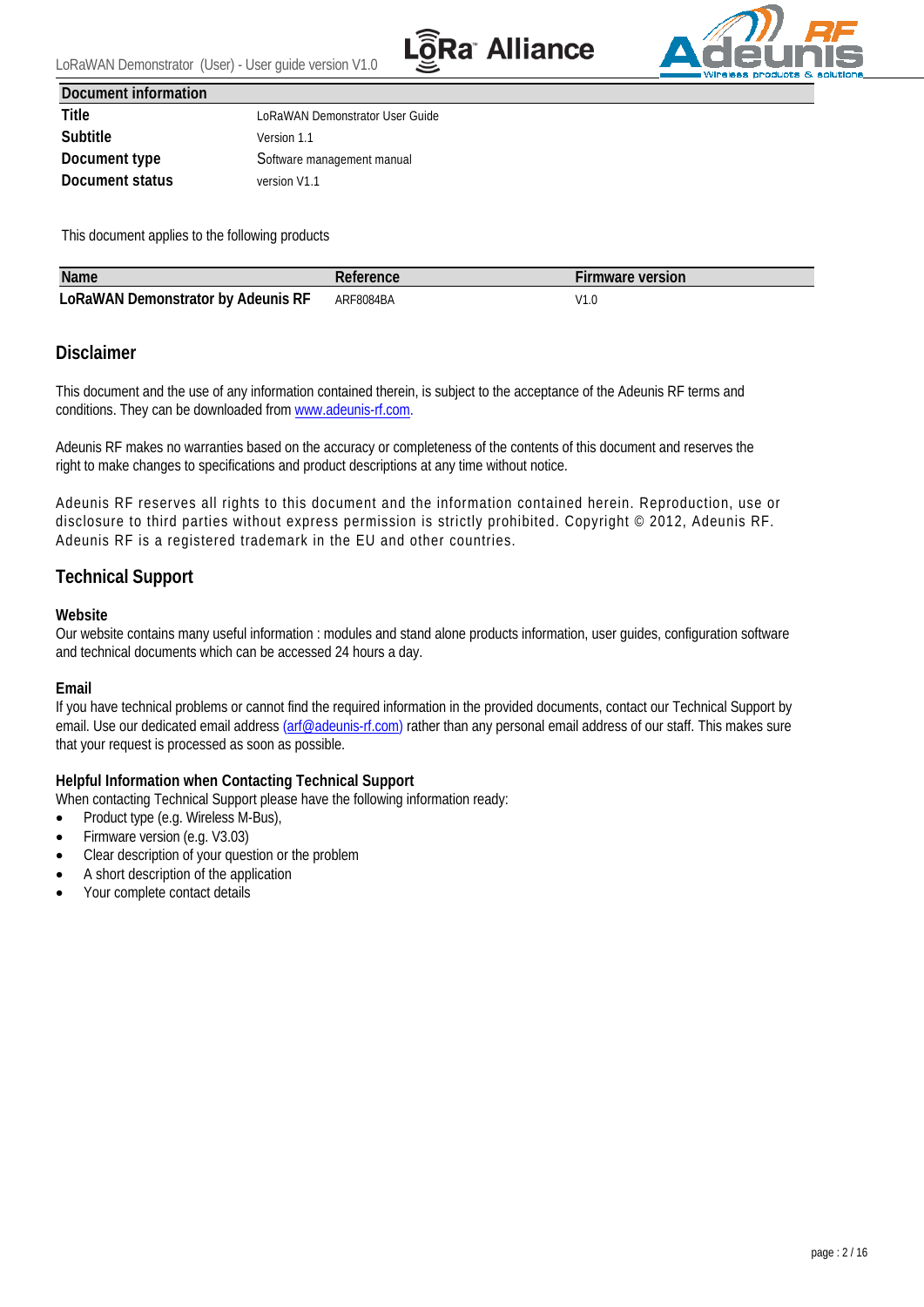



#### <span id="page-2-0"></span>**Declaration of conformity**

We **ADEUNIS RF**, 283 rue LOUIS NEEL, 38920 CROLLES, France

declare under our own responsibility that the products

| Name         | LoRaWAN Demonstrator |
|--------------|----------------------|
| Reference(s) | ARF8084BA            |

to which this declaration refers conform with the relevant standards or other standardising documents

- EN 300 220-1 (v2.4.1) (2012-05)
- EN 60950-1  $(2001) + A11 (2004)$
- EN 301 489-1 (v1.8.1) (2008-04)
- EN 301 489-3 (v1.4.1) (2002-08)
- $\bullet$  EN 62311

According to the RTTE Directive 99/5/EC

Notes:

- Conformity has been evaluated according to the procedure described in Annex III of the RTTE directive
- Receiver class (if applicable): 3

Crolles, July 24<sup>th</sup>, 2015 **Hervé Vincent, CEO**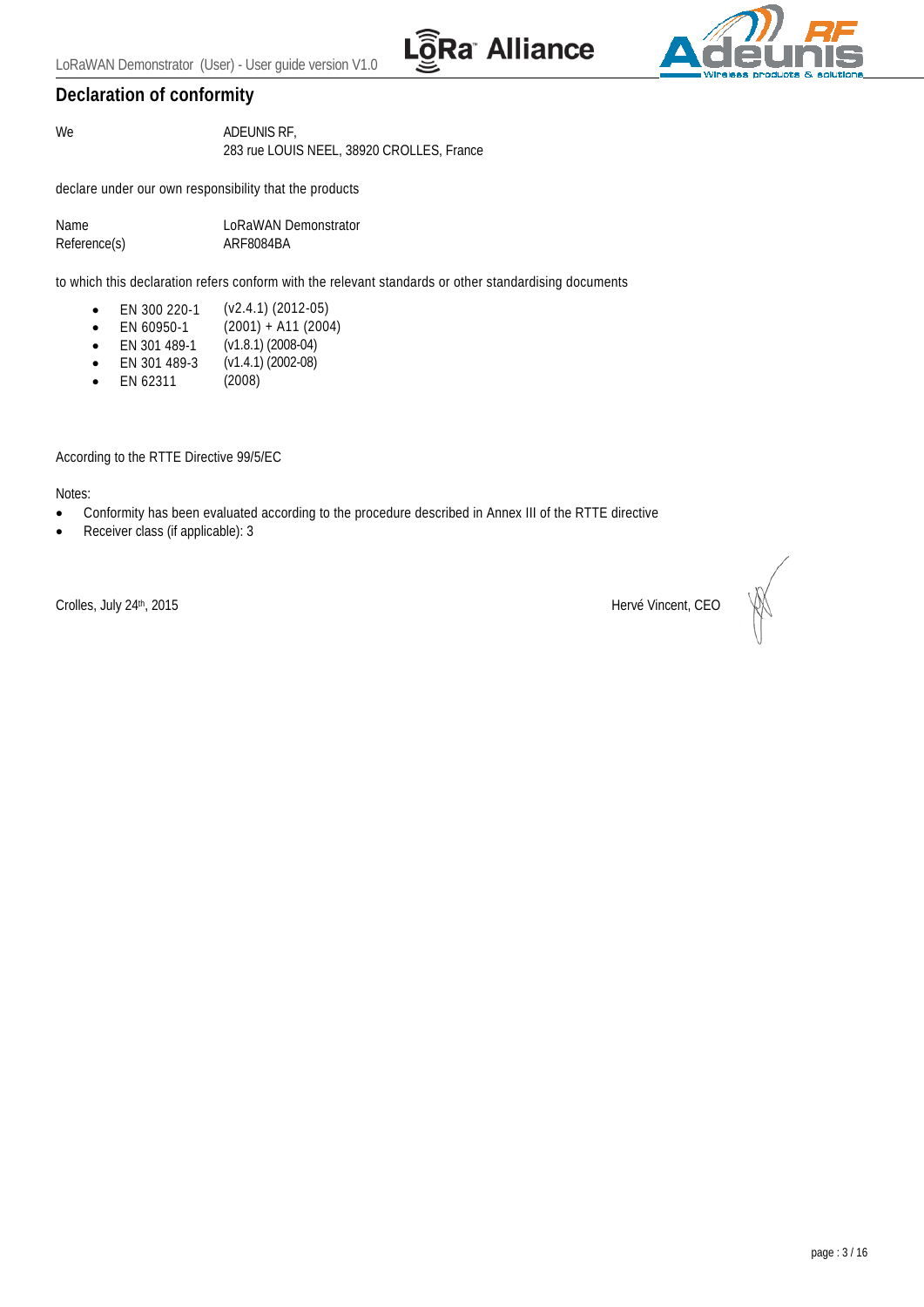

# <span id="page-3-0"></span>**1 Table of contents**

|                | <b>Document information</b>                                                                                                            | $\boldsymbol{2}$           |
|----------------|----------------------------------------------------------------------------------------------------------------------------------------|----------------------------|
|                | <b>Disclaimer</b>                                                                                                                      | $\boldsymbol{2}$           |
|                | <b>Technical Support</b>                                                                                                               | $\boldsymbol{2}$           |
|                | Declaration of conformity                                                                                                              | $\overline{\mathbf{3}}$    |
| 1              | <b>TABLE OF CONTENTS</b>                                                                                                               | 4                          |
|                | <b>INTRODUCTION</b>                                                                                                                    | 6                          |
|                | <b>Environmental recommendations</b>                                                                                                   | 6                          |
|                | Warnings                                                                                                                               | 6                          |
|                | Disposal of waste by users in private households within the European Union                                                             | 7                          |
| $\overline{2}$ | <b>DEVICE OVERVIEW</b>                                                                                                                 | 8                          |
|                | 2.1<br>Form factor                                                                                                                     | 8                          |
|                | <b>Technical specifications</b><br>$2.2\,$                                                                                             | 8                          |
| 3              | <b>CHARGING THE DEMONSTRATOR</b>                                                                                                       | 9                          |
| 4              | <b>USING THE DEMONSTRATOR</b>                                                                                                          | 10                         |
| 5              | <b>DEVICE CONFIGURATION</b>                                                                                                            | 11                         |
|                | <b>Serial link parameters</b><br>5.1                                                                                                   | 11                         |
|                | <b>Command Interface</b><br>5.2                                                                                                        | 12                         |
|                | 5.3<br>Available registers<br>Transmission periodicity<br>5.3.1<br>5.3.2 ACK request<br>5.3.3 Accelerometer<br>5.3.4 GPS configuration | 13<br>13<br>13<br>13<br>13 |
| 6              | <b>PAYLOAD DESCRIPTION</b>                                                                                                             | 15                         |
|                | <b>ANNEX 1: RSSI AND SNR</b>                                                                                                           | 16                         |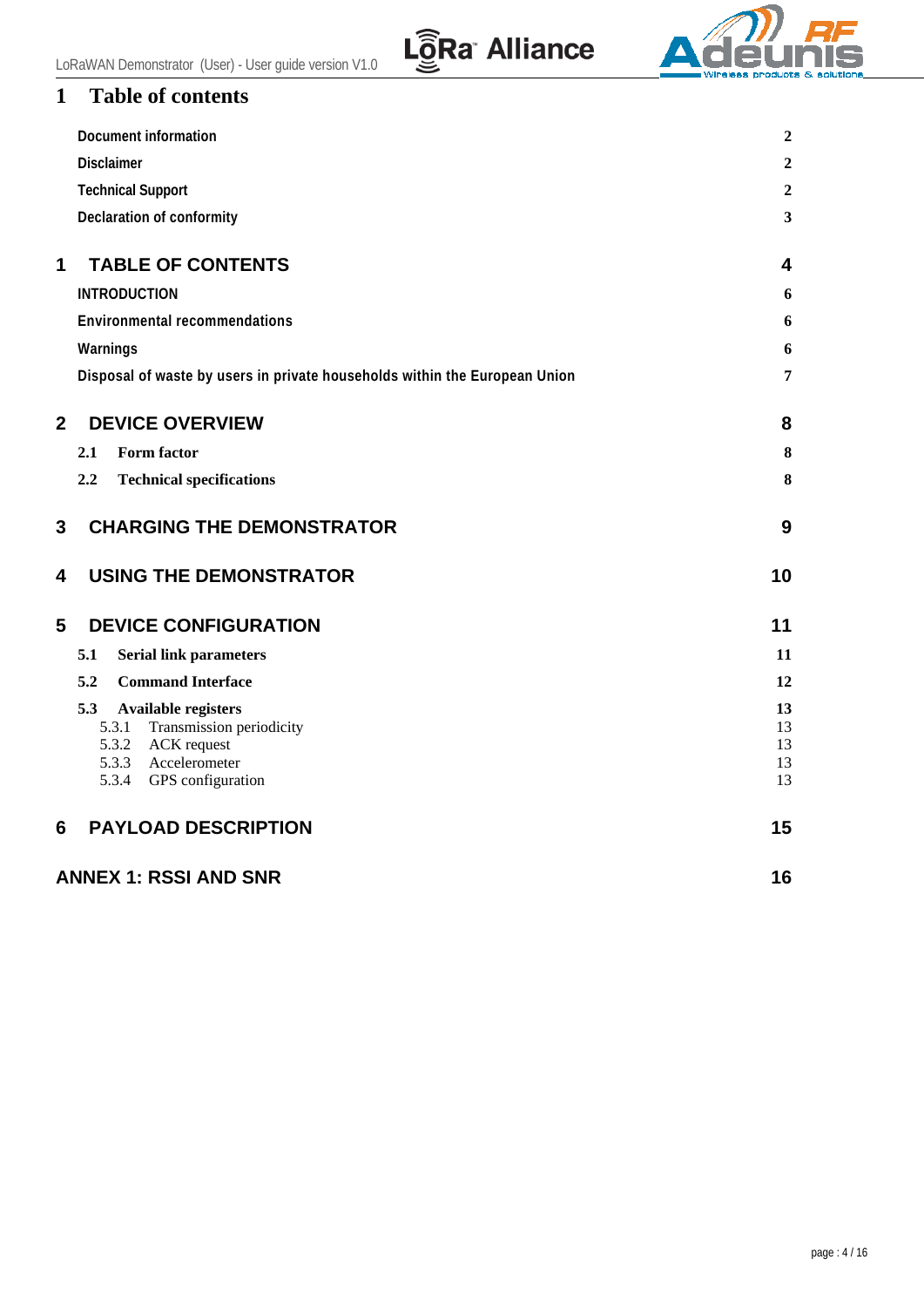

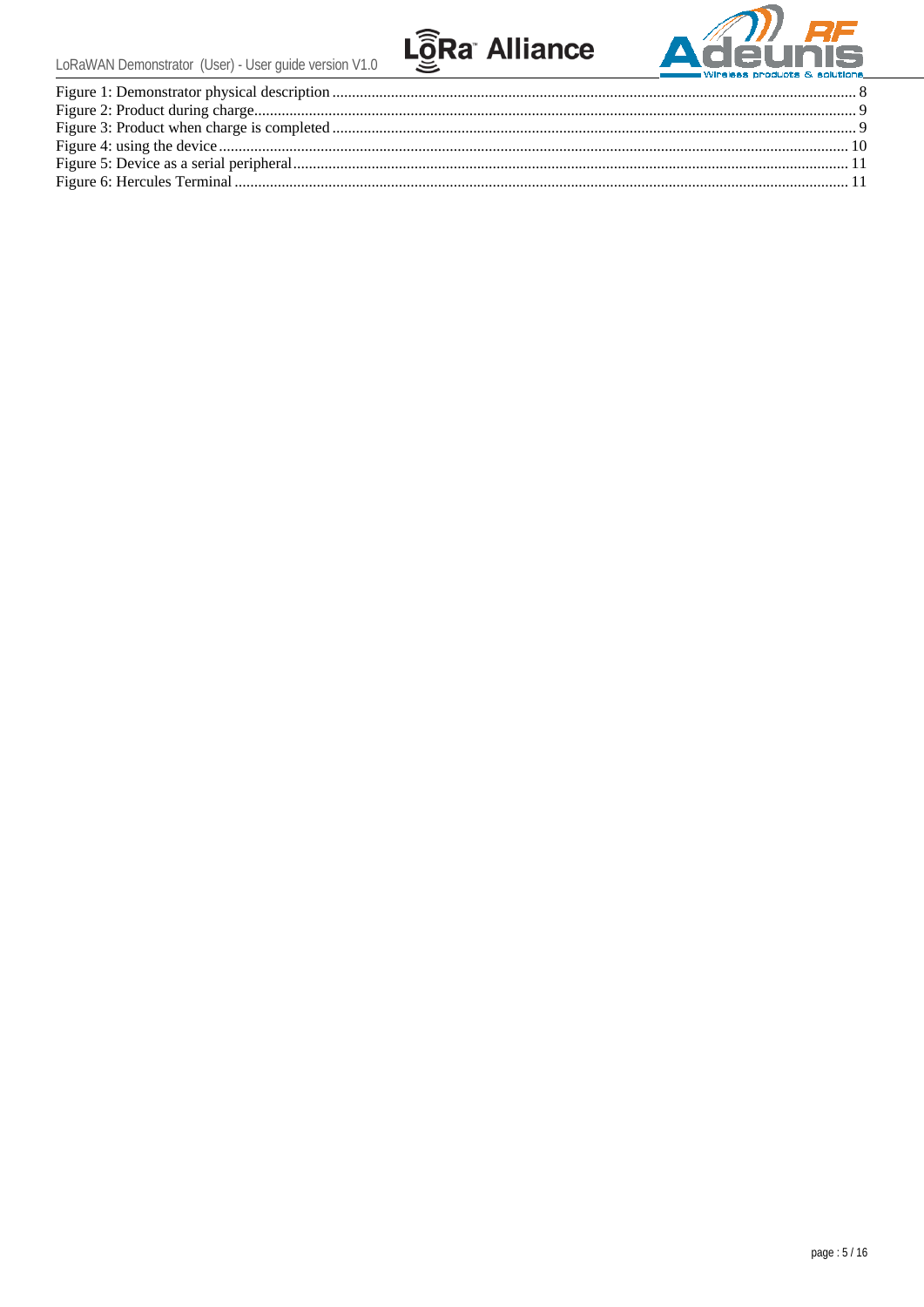



### <span id="page-5-0"></span>**INTRODUCTION**

All rights to this manual are the exclusive property of ADEUNIS RF. All rights reserved. Copying this manual (without written permission from the owner) via printing, copying, recording or by any other means, translating this manual (in full or partially) into any other language, including all programming languages, using any electrical, mechanical, magnetic or optical devices, manually or any by other methods, is prohibited.

ADEUNIS RF reserves the right to change the technical specifications or functions of its products, or to cease manufacturing any of its products, or to cease technical support for one of its products without notice in writing and urges its customers to make sure that the information they have is valid.

ADEUNIS RF configuration software and programs are available free of charge in a non-modifiable version. ADEUNIS RF can make no guarantees, including guarantees concerning suitability and applicability for a certain type of application. Under no circumstances can the manufacturer, or the distributor of an ADEUNIS RF program, be held liable for any damage caused by the use of the aforesaid program. Program names, as well as all copyright relating to programs, are the exclusive property of ADEUNIS RF. Any transfer, granting of licences to a third party, leasing, hire, transport, copying, editing, translation, modification into another programming language or reverse engineering are prohibited without ADEUNIS RF's prior written authorisation and consent.

ADEUNIS RF 283, rue Louis Néel 38920 Crolles France

Telephone +33 (0)4 76 92 07 77 Fax +33 (0)4 76 08 97 46

#### <span id="page-5-1"></span>**Environmental recommendations**

All superfluous packaging materials have been eliminated. We have done everything possible to make it easy to separate the packaging into three types of materials: cardboard (box), expanded polystyrene (filler material) and polyethylene (packets, foam protective sheets). Your device is composed of materials that can be recycled and reused if it is dismantled by a specialist company. Please observe local regulations concerning the manner in which waste packaging material, used batteries and your obsolete equipment are disposed of.

#### <span id="page-5-2"></span>**Warnings**



The safety of this product is only guaranteed when it is used in accordance with its purpose. Maintenance should only be carried out by qualified persons.

Please note, do not install the equipment close to a heat source or in damp conditions.



Please note: for your own safety, you must ensure that the equipment is switched off before carrying out any work on it.

Please note: For your safety, the power supply circuit must be SELV (Safety Extra Low Voltage) and must be a limited power sources.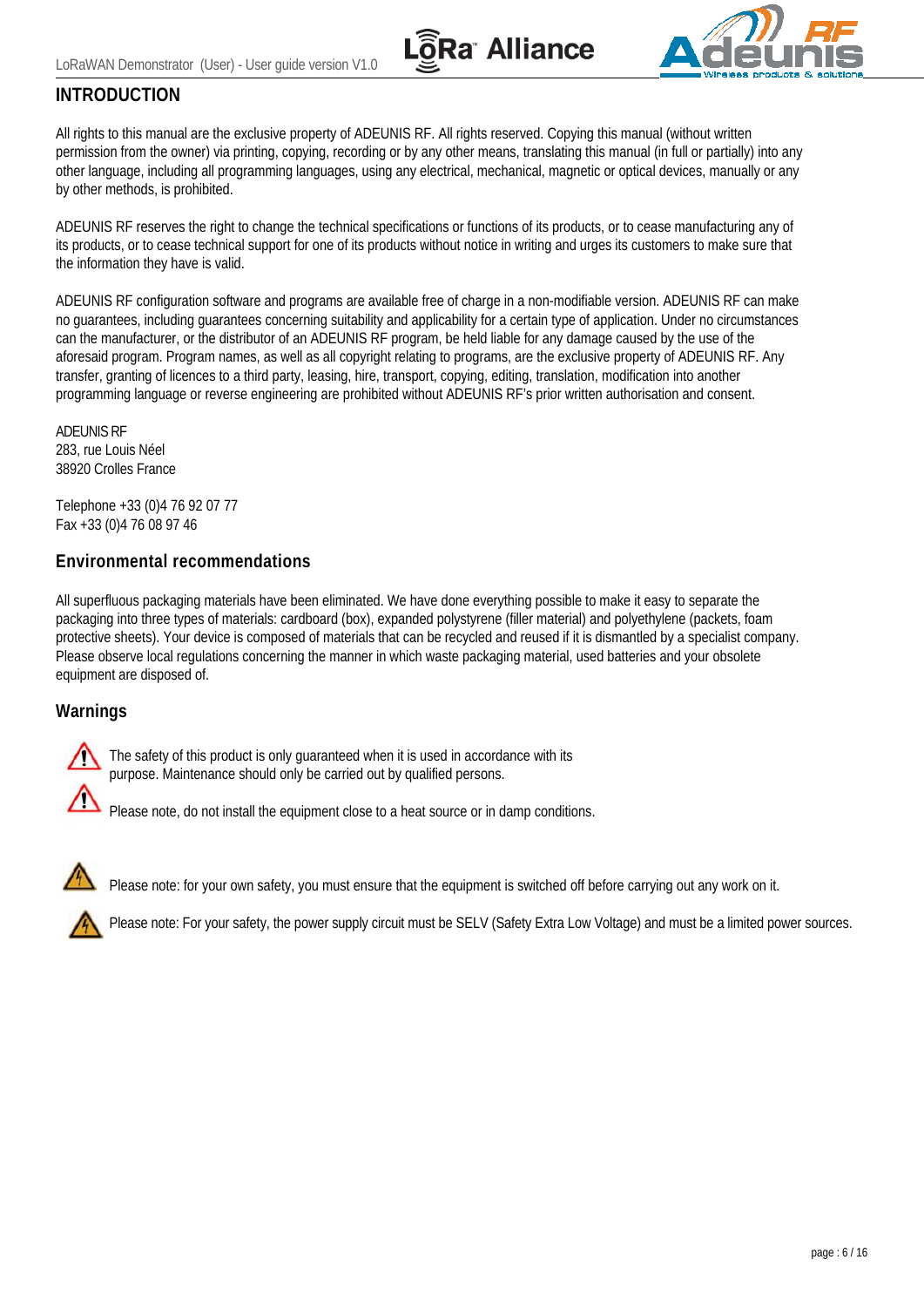



### **Recommendations regarding use**

- Before using the system, check that the power supply voltage shown in the user manual corresponds to your supply. If it doesn't, please consult your supplier.
- Place the device against a flat, firm and stable surface.
- The device must be installed in a location that is sufficiently ventilated so that there is no risk of internal heating and it must not be covered with objects such as newspapers, cloths, curtains, etc.
- The device's aerial must be free and at least 10 cm away from any conducting material.
- The device must never be exposed to heat sources such as heating equipment.
- Do not place the device close to objects with naked flames such as lit candles, blowtorches, etc.
- The device must not be exposed to aggressive chemical agents or solvents likely to damage the plastic or corrode the metal parts.
- Install your device close to its DC power supply.

#### <span id="page-6-0"></span>**Disposal of waste by users in private households within the European Union**



This symbol on the product or on its packaging indicates that this product must not be disposed off with your other household waste. Instead, it is your responsibility to dispose of your waste by taking it to a collection point designated for the recycling of electrical and electronic appliances. Separate collection and recycling of your waste at the time of disposal will contribute to conserving natural resources and guarantee recycling that respects the

environment and human health. For further information concerning your nearest recycling centre, please contact your nearest local authority/town hall offices, your household waste collection company or the shop where you bought the product.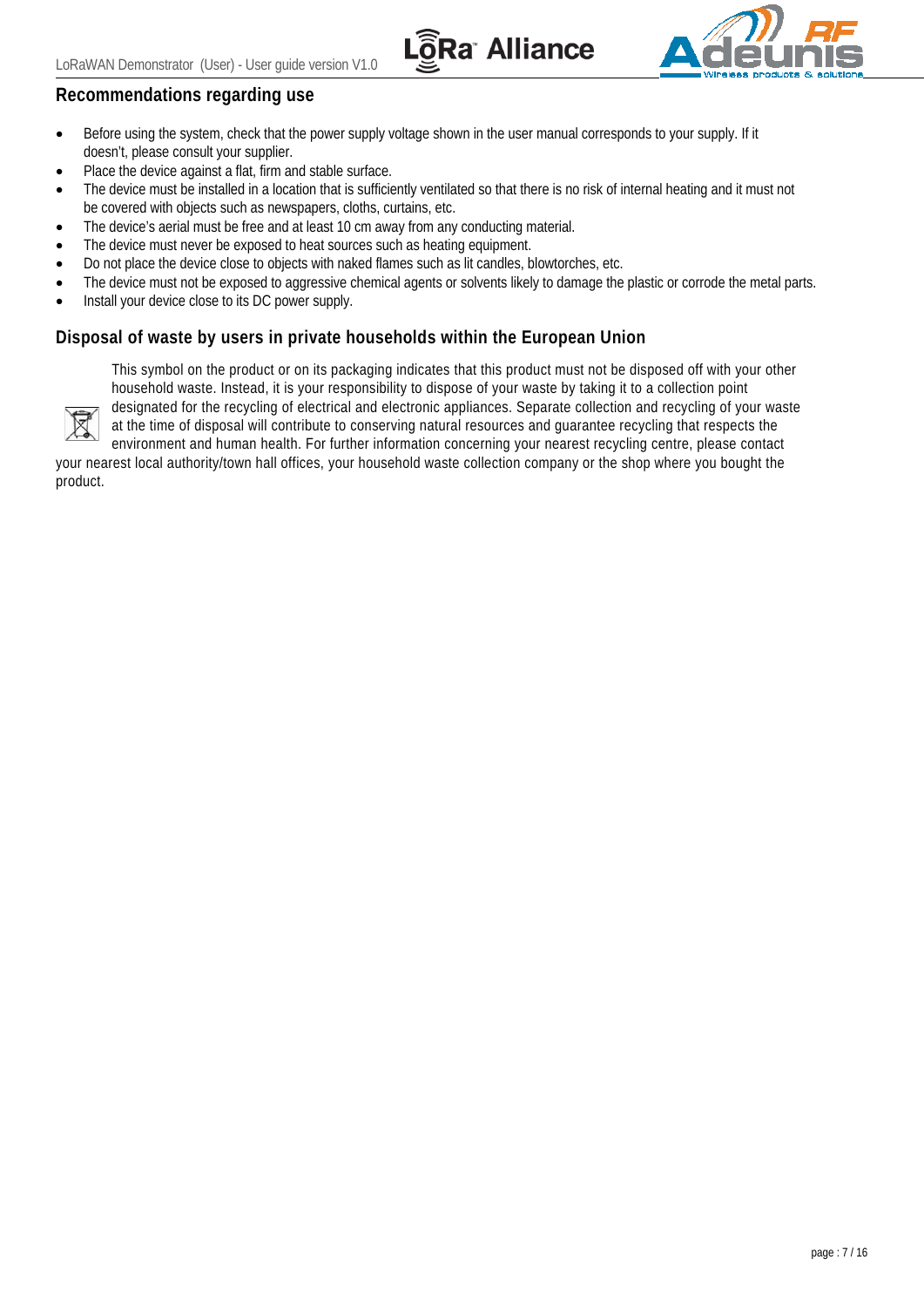



# <span id="page-7-0"></span>**2 Device overview**

The LoRaWAN demonstrator by Adeunis RF is a LoRaWAN CLASS A v1.0 compliant device. It is NOT a point to point device and cannot be operated in such a way. It is meant to be paired to an operated network.

#### <span id="page-7-1"></span>**2.1 Form factor**

The device takes the shape of a remote control with embedded GPS, accelerometer and temperature sensor.



#### <span id="page-7-3"></span><span id="page-7-2"></span>**2.2 Technical specifications**

| <b>Technical specifications</b> |                                          |
|---------------------------------|------------------------------------------|
| Communication                   | LoRaWAN protocol & LoRa Modulation       |
| Module configuration            | Through AT commands                      |
| Radio data rate                 | Variable (SF12 - 183 bps to FSK 50 kbps) |
| <b>UART</b> configuration       | 115.2 kbps/N/8/1                         |
| UART port                       | Available through USB connector          |
| Frequency channels              | ISM band 863-870MHz                      |
| RF output power                 | 14dBm (25mW)                             |
| Sensitivity                     | down to -140 dBm in SF12/CR4             |
| Operating range (open space)    | Up to 15km                               |
| Operating temperature           | $-40^{\circ}$ C / +85 $^{\circ}$ C       |
| <b>Dimensions</b>               | 180 x 61 x 19 mm                         |
| Standard compliance             | EN 300-220, EN 301-489, EN 60950         |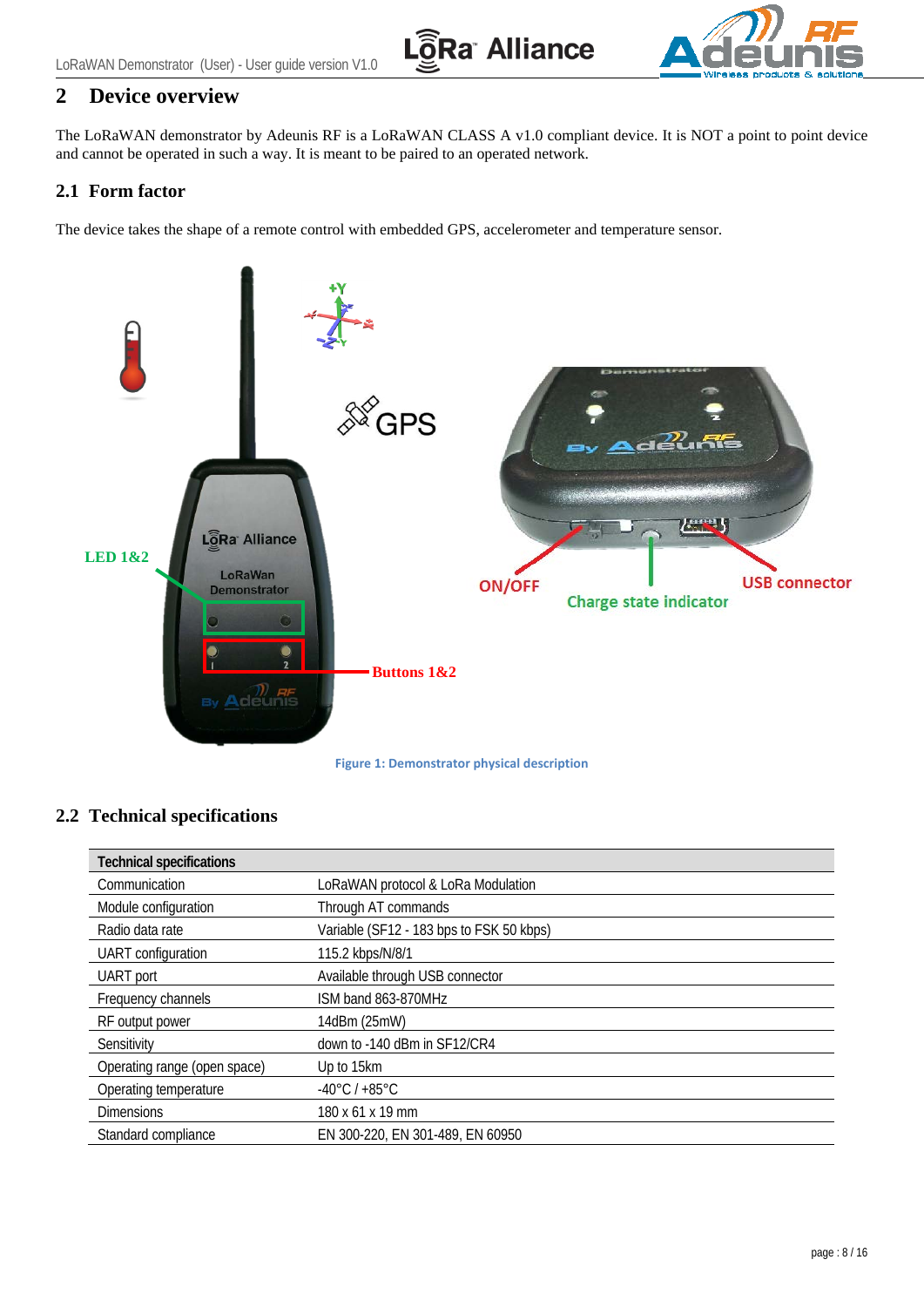

# <span id="page-8-0"></span>**3 Charging the demonstrator**

The product contains a rechargeable battery. Upon connecting it to a computer via a mini-USB cable, it will automatically begin charging; even if the ON/OFF switch is on the OFF position (this behavior is similar to the one of mobile phones). The product can still be used while it's charging.

During the charging process, the charge state indicator is steady **red**. When charging is completed, the charge state indicator becomes steady **green.**



<span id="page-8-2"></span>

**Figure 2: Product during charge Figure 3: Product when charge is completed**

<span id="page-8-1"></span>If the battery is completely discharged, **it will need 8 hours** of charging time to get back to full charge.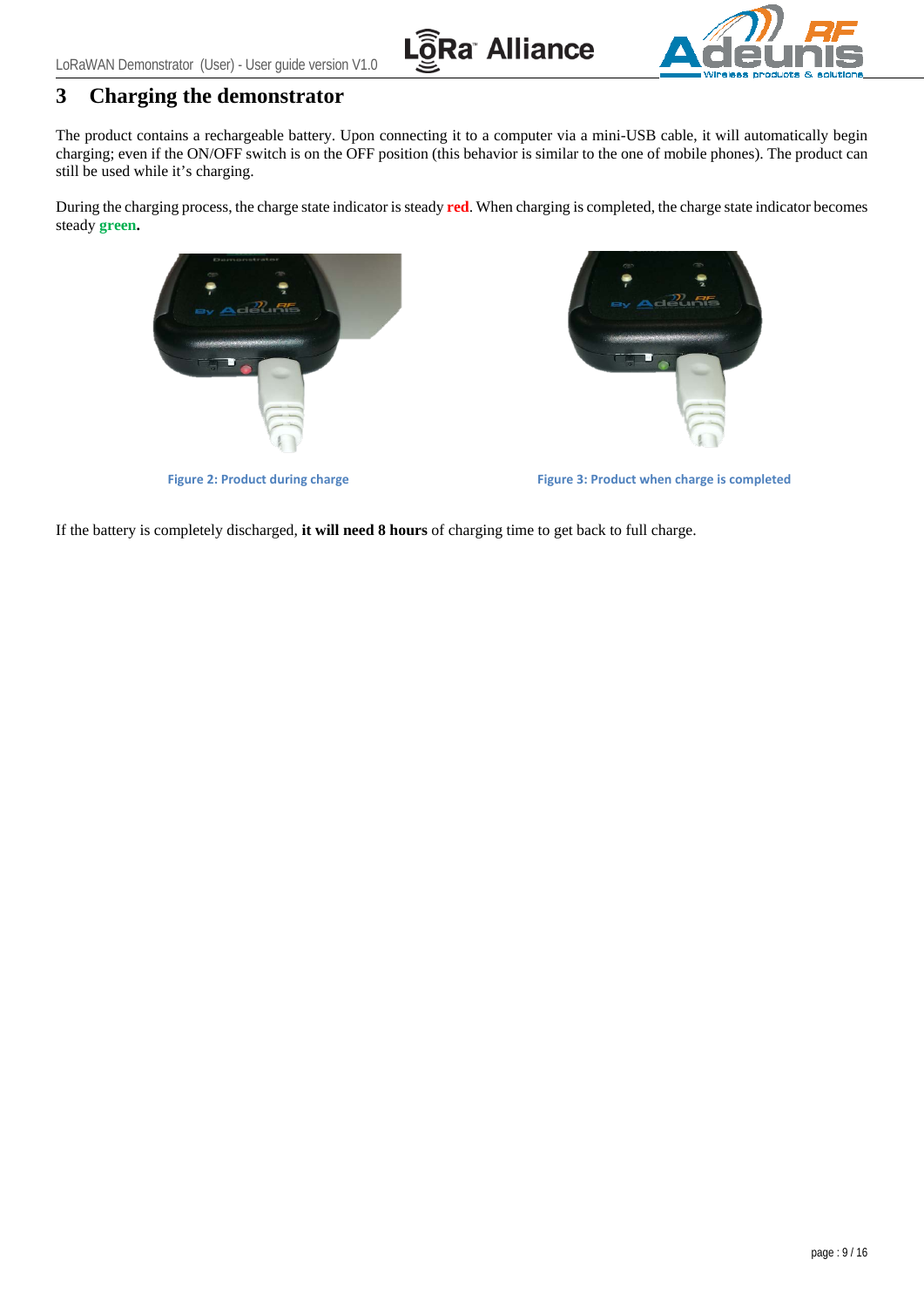



## <span id="page-9-0"></span>**4 Using the demonstrator**

The demonstrator is pre-configured at factory with the following settings and is ready to use:

| Parameter                                  | Configuration                                   |  |
|--------------------------------------------|-------------------------------------------------|--|
| Activation mode                            | (operator defined)                              |  |
| NWK-SKEY                                   | (operator defined)                              |  |
| <b>APP-SKEY</b>                            | (operator defined)                              |  |
| Device Address                             | (operator defined)                              |  |
| Accelerometer / T°C sensor / BTN 1 / BTN 2 | Activated / Activated / Activated / Deactivated |  |
| <b>GPS</b>                                 | Activated / Permanent mode / no reset           |  |
| Channel 02                                 | (LoRaWAN defined)                               |  |
| Channel 36                                 | (operator defined)                              |  |
| RX2 Configuration                          | (operator defined)                              |  |
| TX periodicity                             | 20s                                             |  |
| <b>ACK Mode</b>                            | unconfirmed                                     |  |

First, power-up the device by sliding the ON-OFF switch to the right:



**Figure 4: using the device**

<span id="page-9-1"></span>The device will immediately start operating and the LEDs will start blinking. During normal operation the device will transmit LoRa frames periodically (every 20s by default), but the user can also trigger a transmission manually by pressing button 1 (BTN1) or by shaking the device and triggering its accelerometer. If a GPS coordinate is available, it is included in the payload.

The following table describes the LEDs operation:

| <b>Phase description</b>                                                                 | LED <sub>1</sub>                     | LED <sub>2</sub>                                                 |
|------------------------------------------------------------------------------------------|--------------------------------------|------------------------------------------------------------------|
| Startup:<br>In personalization mode, the device<br>checks if a device address is present | Steady Red & Green                   |                                                                  |
| In OTAA mode, the device waits for the<br>network to provide the necessary keys          |                                      | Dedicated to GPS Operation                                       |
| The device address was found / The<br>keys were received                                 | Green for 3s then turn off           | Blink Red = GPS not synchronized                                 |
| Execution of a LoRa cycle                                                                | Steady Red                           | Blink Green = GPS synchronized<br>OFF = GPS OFF or in sleep mode |
| At the end of a LoRa cycle, an answer<br>was received                                    | Blinks green 5 times, then turns off |                                                                  |
| At the end of a LoRa cycle, no answer<br>was received                                    | Turns off                            |                                                                  |
| Between two LoRa cycles                                                                  | Off                                  |                                                                  |

The LoRa frames transmitted to the network will be available to the user through the operator's back-end.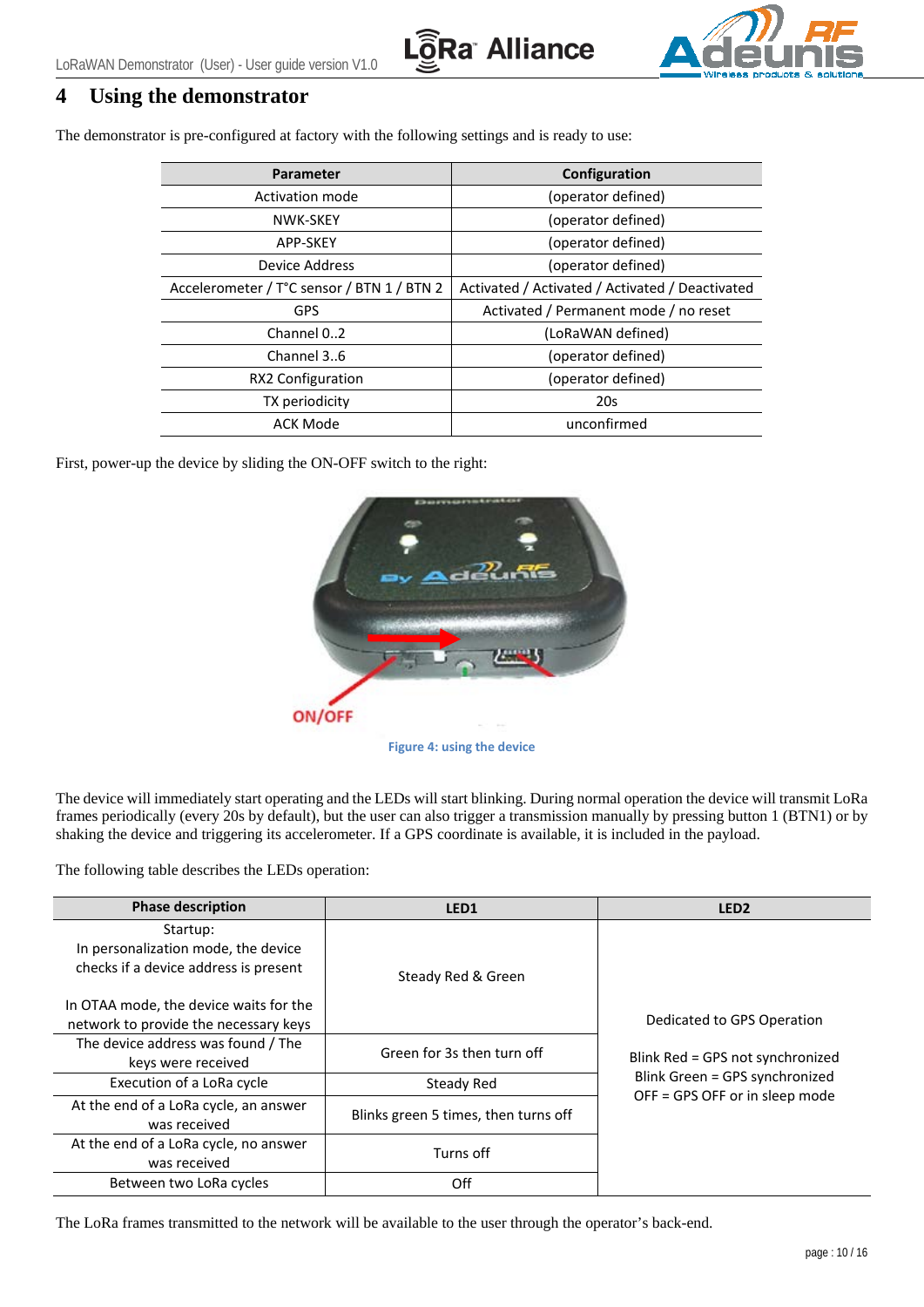

# <span id="page-10-0"></span>**5 Device configuration**

The device's configuration can be changed from a PC. In order to do so, the device should be turned ON and connected to a PC via its USB port and a mini-USB cable. The device will be recognized as a serial peripheral (creation of a virtual serial COM port).

#### <span id="page-10-1"></span>**5.1 Serial link parameters**

| <b>Parameter</b> | <b>Value</b> |  |  |
|------------------|--------------|--|--|
| Speed            | 115200 bps   |  |  |
| Parity           | None         |  |  |
| <b>Bits</b>      | 8            |  |  |
| Stop bit         |              |  |  |

When plugged to a PC, the device should be recognized as a serial peripheral:

| <b>YRN-PC-0114</b><br>4 - 21                                              |
|---------------------------------------------------------------------------|
| <b>Batteries</b>                                                          |
| <b>Delle Cartes graphiques</b>                                            |
| ⊳  i Cartes réseau                                                        |
| <b>D</b> Claviers                                                         |
| Contrôleurs audio, vidéo et jeu                                           |
| - U Contrôleurs de bus USB                                                |
| DE ATA/ATAPI اَنْتِ a Contrôleurs IDE ATA                                 |
| <b>D</b> <sub>n</sub> Lecteurs de disque                                  |
| ▷ - 월 Lecteurs de DVD/CD-ROM                                              |
| Moniteurs                                                                 |
| <b>D</b> Ordinateur                                                       |
| $\triangleright$ $\frac{1}{\sqrt{2}}$ Périphérique d'acquisition d'images |
| 》 『圜 Périphériques d'interface utilisateur                                |
| Périphériques système                                                     |
| <sup>T</sup> Ports (COM et LPT)<br>4                                      |
| <br>Communications Port (COM19)                                           |
| <b>Processeurs</b>                                                        |
| > -)" Souris et autres périphériques de pointage                          |
| <b>Virtualisation USB</b>                                                 |
| Figure 5: Device as a serial peripheral                                   |

<span id="page-10-2"></span>The serial driver is available on ADEUNIS RF Website as "USB\_DONGLE\_DRIVER\_WMBUS"

The product can then be configured via a Terminal such as Hercules:

| UDP Setup Serial   TCP Client   TCP Server   UDP   Test Mode   About  <br>Received/Sent data<br>Serial port COM19 opened |                                                                                                                                                                                                                                                                |
|--------------------------------------------------------------------------------------------------------------------------|----------------------------------------------------------------------------------------------------------------------------------------------------------------------------------------------------------------------------------------------------------------|
|                                                                                                                          |                                                                                                                                                                                                                                                                |
|                                                                                                                          | Serial<br>Name<br>COM19<br>$\overline{\nabla}$<br>Baud<br>115200<br>$\rightarrow$<br>Data size<br>18<br>$\overline{\psi}$<br>Parity<br>$\overline{\mathbb{R}}$<br>Inone<br>Handshake<br>OFF<br>$\overline{\nabla}$<br>Mode<br>Free<br>$\overline{\phantom{a}}$ |
| Modem lines                                                                                                              | X Close                                                                                                                                                                                                                                                        |

<span id="page-10-3"></span>**Figure 6: Hercules Terminal**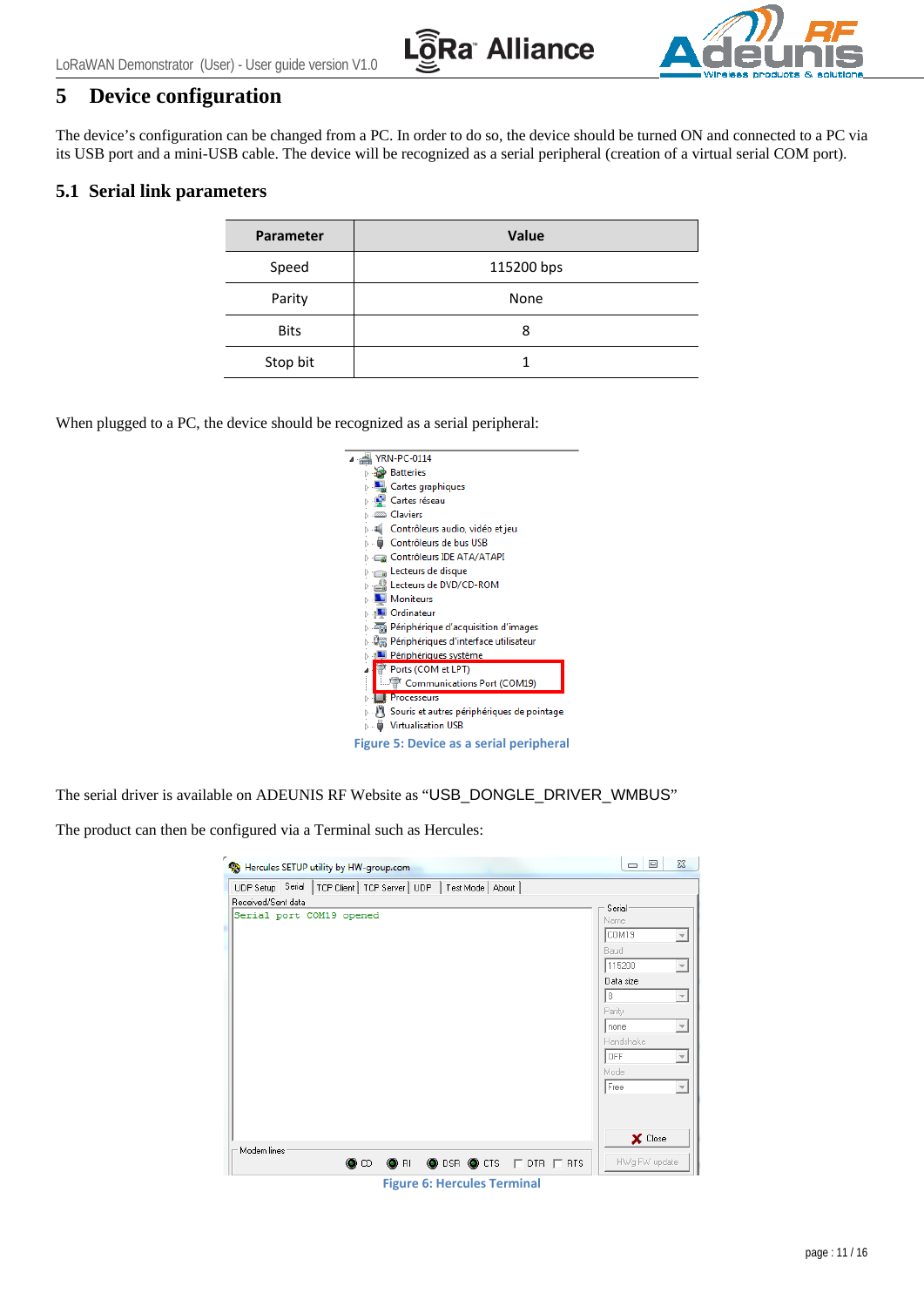

#### <span id="page-11-0"></span>**5.2 Command Interface**

All commands are written in ASCII

Commands can be used once the device has been placed in command mode. The commands are based on AT commands format and are structures as follows:

**Ra Alliance** 

- Starts with 2 ASCII characters "AT"
- Followed by 1 or more ASCII characters depending on the command
- Ends by <CR> or <CR><LF>

After receiving a command, the device will emit the following response:

- ASCII character "O" if the command is accepted
- ASCII character "E" if the command is rejected
- Ends by <CR><LF>

The following commands are available:

| Command                | <b>Description</b>                             | <b>Reply example</b>                                                             |  |
|------------------------|------------------------------------------------|----------------------------------------------------------------------------------|--|
| \FF\FF\FF\FF+++        | Entry in command mode                          | «CM» <cr><lf></lf></cr>                                                          |  |
| AT/V                   | Displays the firmware version                  | «LORA-DEMO v1.0» <cr><lf></lf></cr>                                              |  |
| ATS < n > ?            | Returns content of register <n></n>            | S <n>=<y><cr>&gt;<lf> with <y> as the<br/>register content</y></lf></cr></y></n> |  |
| ATS <sub>nn</sub> < m> | Assign value <m> to register <n></n></m>       | «O» <cr><lf> if Ok, «E»<cr><lf> if<br/>error</lf></cr></lf></cr>                 |  |
| ATR.                   | Reset device configuration to factory settings | «O» <cr><lf></lf></cr>                                                           |  |
| AT&W                   | Save the new configuration                     | «O» <cr><lf></lf></cr>                                                           |  |
| AT&RST                 | Reset                                          | «O» <cr><lf></lf></cr>                                                           |  |
| ATO                    | Exit command mode                              | «O» <cr><lf></lf></cr>                                                           |  |

**After modifying a parameter, make sure to save the new configuration by issuing the AT&W command.**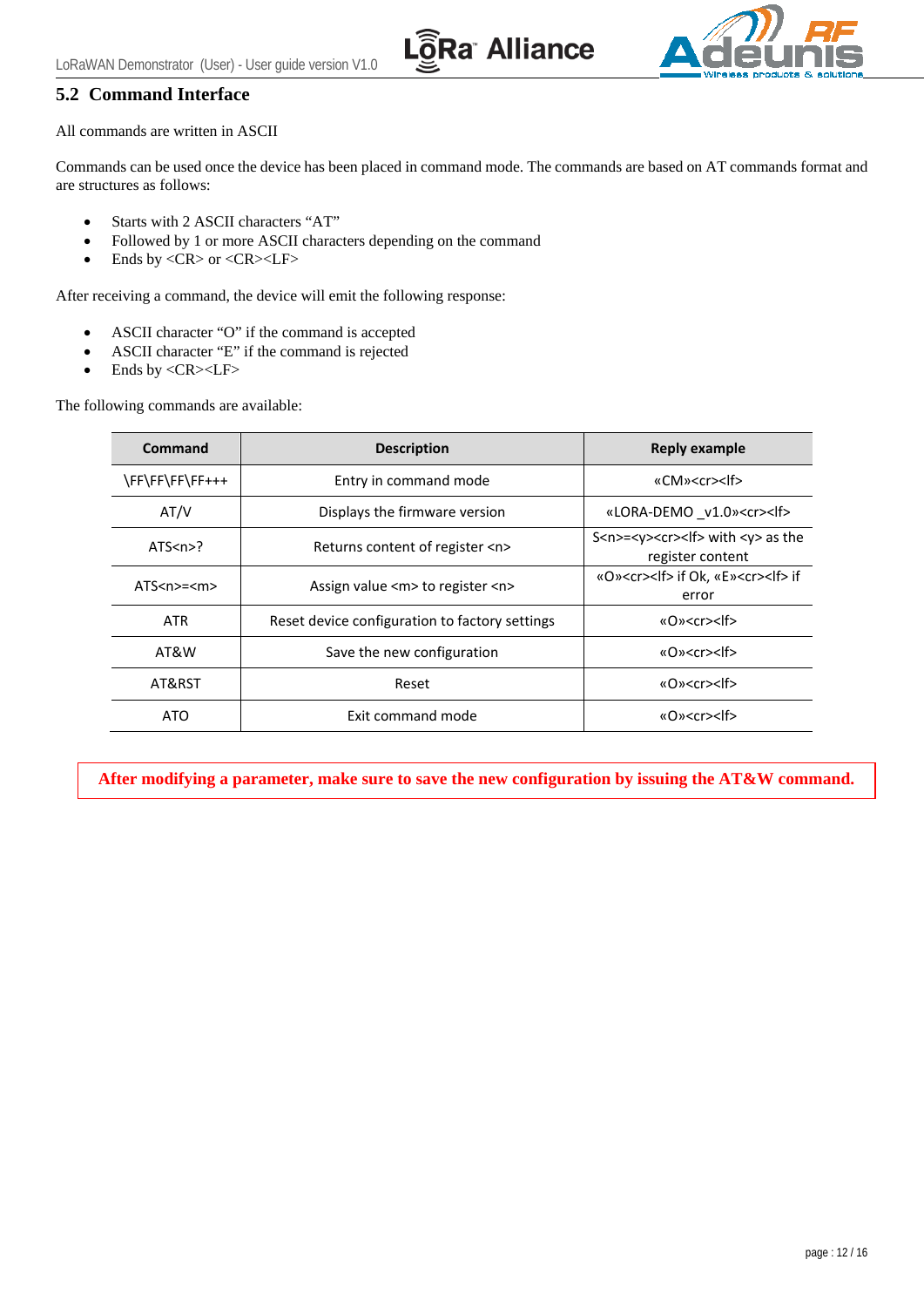



#### <span id="page-12-0"></span>**5.3 Available registers**

#### <span id="page-12-1"></span>**5.3.1 Transmission periodicity**

Frames can be transmitted automatically by the device. The transmission periodicity in seconds can be set through the following register:

| <b>Register Number</b> | <b>Description</b>   | <b>Default Value</b> | Range / Values | Comment    |
|------------------------|----------------------|----------------------|----------------|------------|
| 280                    | Frame Tx periodicity | 20                   | 0-86400        | In seconds |

If the register is set to 0, periodic transmission is disabled. Frames can only be sent by pressing button 1 or by triggering the accelerometer (i.e. by shaking the product).

#### <span id="page-12-2"></span>**5.3.2 ACK request**

When sending a frame to the network, the demonstrator can ask for an acknowledge (ACK) frame in return. When asking for an acknowledge frame, the device is configured in **CONFIRMED** mode. Otherwise, it is configured in **UNCONFIRMED** mode. This can be done through the following register:

| <b>Register Number</b> | <b>Description</b> | <b>Default Value</b> | Range / Values                     | <b>Comment</b> |
|------------------------|--------------------|----------------------|------------------------------------|----------------|
| 282                    | ACK request        |                      | $0 =$ unconfirmed<br>L = confirmed |                |

#### <span id="page-12-3"></span>**5.3.3 Accelerometer**

The device's accelerometer is configured by default to trigger whenever the device is shaken by hand. However, its configuration can be modified to suit the user's application. Two parameters can be changed:

- The full scale, i.e. the maximum acceleration that the accelerometer will be able to detect
- The detection threshold, i.e. the acceleration level above which the accelerometer will trigger

This can be done through the following registers:

| <b>Register Number</b> | <b>Description</b>         | <b>Default Value</b> | Range / Values   | <b>Comment</b> |
|------------------------|----------------------------|----------------------|------------------|----------------|
| 240                    | Full scale                 |                      | 2 to 16          | Unit in g      |
| 241                    | <b>Detection Threshold</b> | 2000                 | $0$ – Full scale | Unit in mg     |

#### <span id="page-12-4"></span>**5.3.4 GPS configuration**

The demonstrator contains a GPS which can be configured through the following register:

| <b>Register Number</b> | <b>Description</b>       | <b>Default Value</b> | Range (Min-Max) | <b>Comment</b> |
|------------------------|--------------------------|----------------------|-----------------|----------------|
| 771                    | <b>GPS</b> configuration | 0x0011               |                 |                |

Essentially, the GPS can be:

- Activated/deactivated
- Cold start at startup / Not Cold start at startup
- Configured in permanent ON (car mode) or pulsed mode.

This register contains 2 bytes separated in groups of 4 bits and **the total value must be written in hexadecimal format**:

| Byte 1                 |       | Byte 2       |      |  |
|------------------------|-------|--------------|------|--|
| <b>UNUSED, write 0</b> | Reset | Startup Time | Mode |  |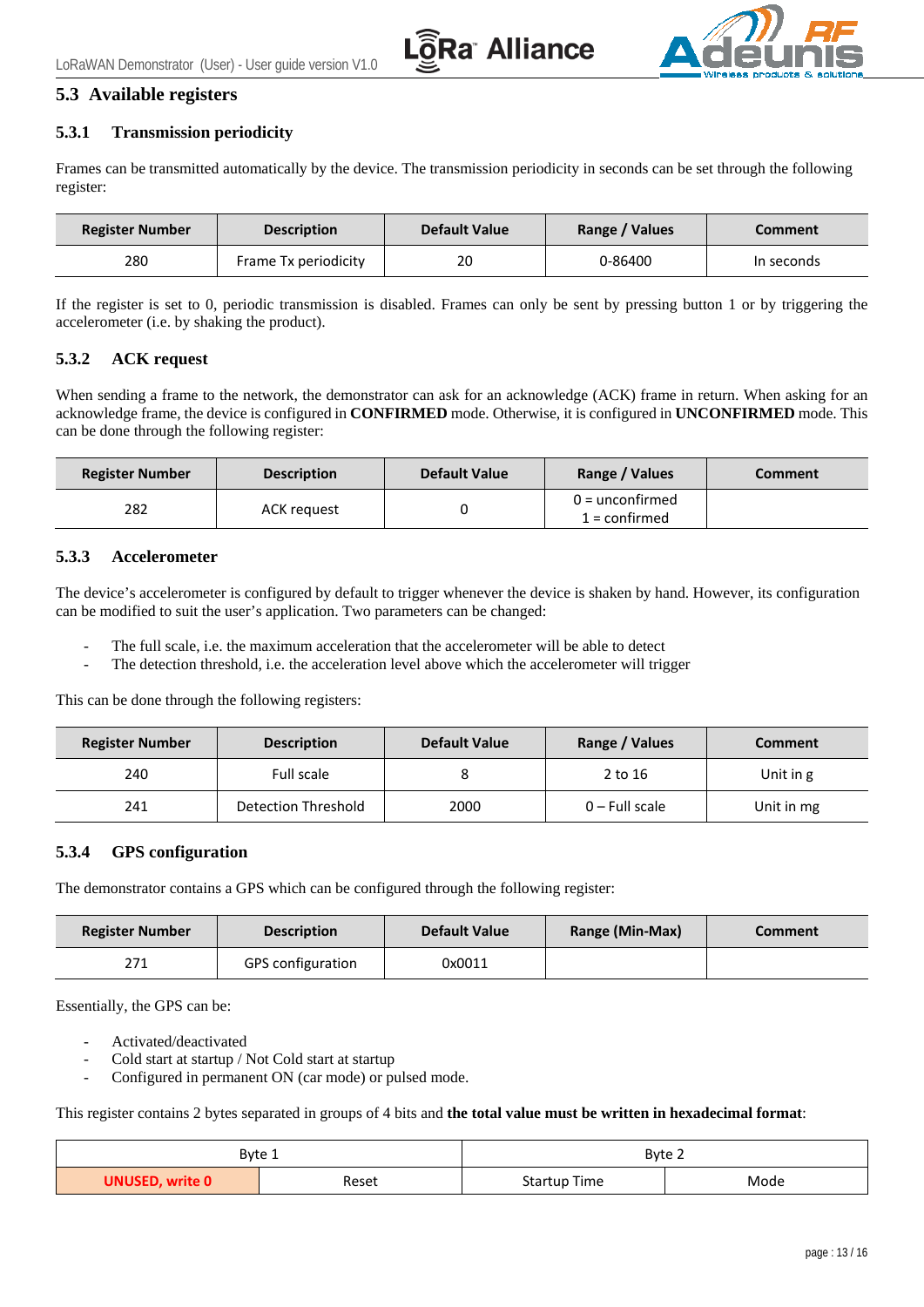





| value | <b>Reset</b>                | <b>Startup Time (minutes)</b> | <b>Mode</b>               |
|-------|-----------------------------|-------------------------------|---------------------------|
|       | Do not reset GPS at startup | 10                            | <b>GPS OFF</b>            |
|       | Reset GPS at startup        |                               | GPS permanently ON        |
|       |                             |                               | Periodic 05s ON / 60s OFF |
|       |                             |                               | Periodic 10s ON / 60s OFF |
|       |                             |                               | Periodic 15s ON / 60s OFF |
|       |                             |                               |                           |
| 6     |                             | b                             |                           |
|       |                             |                               |                           |
| 8     |                             |                               |                           |
|       |                             |                               |                           |

For example, to set the GPS permanent ON with no reset, the user should send (startup time is irrelevant in permanent ON, so in this example we choose 1min):

0000 0000 0001 0001 = 0011<sub>hexa</sub> so ATS271=0011<CR>

To set the GPS periodic 10s/60s with no reset and 5min startup time, the user should send:

0000 0000 0005 0003 =  $0.053_{hexa}$  so ATS271=0053<CR>

#### **GPS operation**

If activated, the GPS is completely autonomous and independent from the main software. Essentially two modes exist: permanent and periodic mode.

1. Permanent mode

If configured in permanent mode, the GPS is always on and at full power, like the GPS used in cars. This is the performance mode and we highly recommend to use it if the device is moving fast (e.g. If placed in a car), or if satellite visibility is bad.

2. Periodic mode

In periodic mode, the GPS will start with a full on power phase ranging from 1 to 10 minutes (Startup Time), then will enter its periodic mode. During periodic mode, the GPS will wake up for 5 to 15s (depending on the chosen mode) every 60s. The rest of the time it is placed in stand-by mode, which allows for low consumption. This mode should be used in rather static conditions (stationary or walking pace), with good satellite visibility.

**Note 1.** As periodic mode is less powerful, we highly recommend a startup time  $>5$ min so that the GPS can synchronize and acquire the ephemeris and other information it needs for proper navigation. Indeed, until the GPS has acquired this information, its sensitivity is reduced by 15dB and it can prove to be very difficult for the GPS to acquire the information while in periodic mode.

Note 2. The GPS embeds intelligent functionalities that will constantly reassess the quality of the signal. If the GPS deems that the signal/information it possesses is not reliable enough it will wake up randomly and force acquisition for a variable time until it gets back to a comfortable state of operation. Thus the GPS could wake up more frequently that 5-15s every 60s.

The user can also choose to reset the GPS at startup. This reset operation clears the memory of the GPS and deletes all the information it had previously acquired. This can prove to be useful if the GPS cannot seem to be able to synchronize during the Startup Time. Indeed the GPS will try to use its internal information to predict its position and find satellites, but when the GPS hasn't been used for a long time (days) or it has been moved over a great distance while being off (for example travelling by plane to another country/city) this information is consequently outdated and it is best to discard it.

If GPS coordinates are available at the time of transmission of a LoRa frame, these coordinates will be included in the payload. Otherwise the corresponding payload bytes (bytes 3-10) are deleted, the frame is shortened.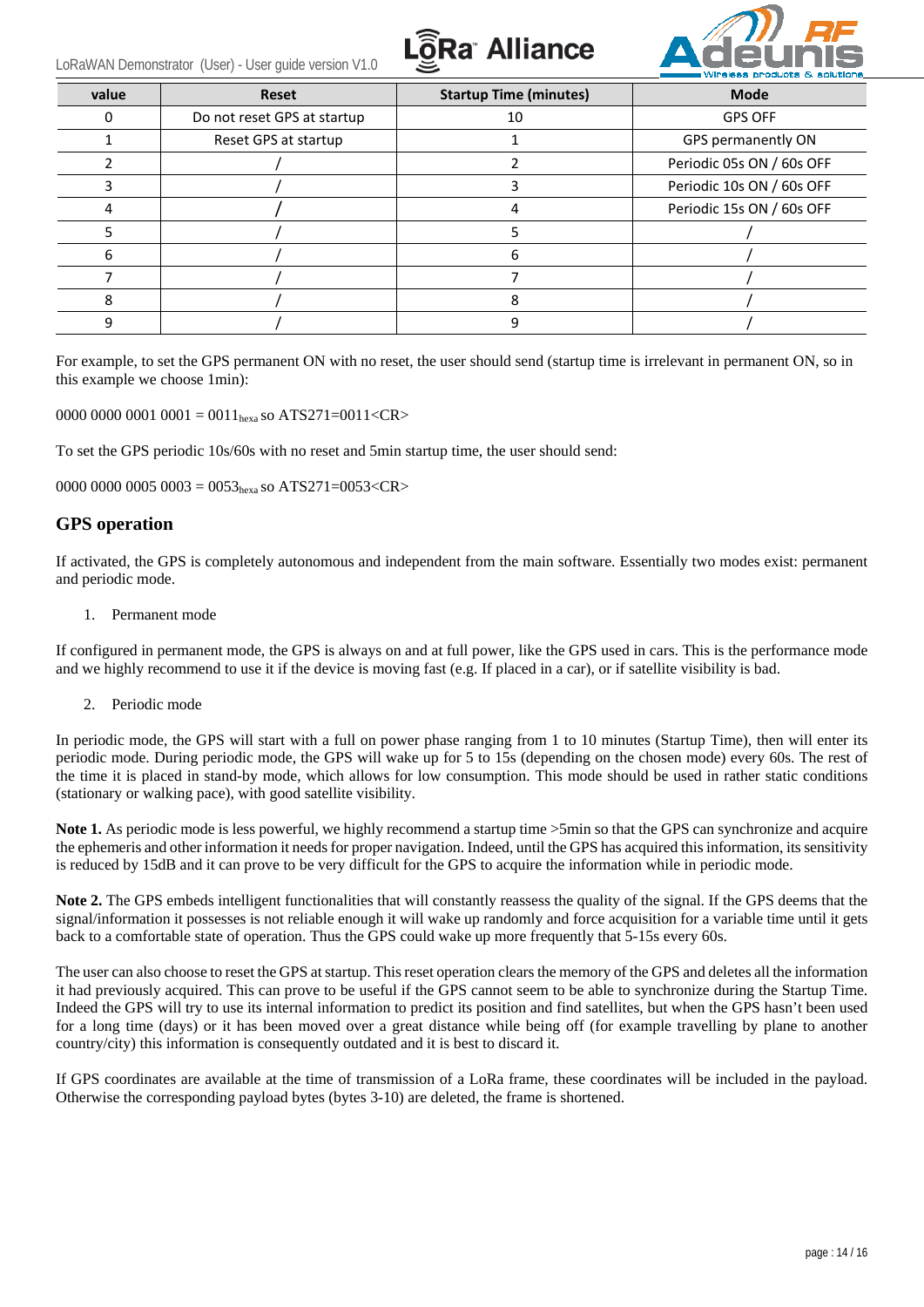



# <span id="page-14-0"></span>**6 Payload description**

The applicative payload of LoRa frames is built as follows:

#### **Note: Bit 7 is the MSB and Bit 0 is the LSB.**

| Byte $N^{\circ}$ |                  | <b>Description</b>                                                                                                                                                                                                                                                                                                                              |
|------------------|------------------|-------------------------------------------------------------------------------------------------------------------------------------------------------------------------------------------------------------------------------------------------------------------------------------------------------------------------------------------------|
| 1                |                  | Bit $7 = 1$ : T <sup>o</sup> C info is present<br>Bit $6 = 1$ : accelerometer was triggered<br>Bit $5 = 1$ : BTN1 was triggered<br>Bit $4 = 1$ : GPS info is present<br>Bit 3 : Up Counter is present<br>Bit 2 : Down Counter is present<br>Bit $1 = 1$ : Battery voltage information is present<br>$Bit 0 : RSSI + SNR information is present$ |
|                  | $\boldsymbol{2}$ | Temperature in °C, signed in two's complement                                                                                                                                                                                                                                                                                                   |
|                  | b[74]            | BCD coding of the integer part of Latitude's degrees<br>(tens of degrees)                                                                                                                                                                                                                                                                       |
| 3                | b[30]            | BCD coding of the integer part of Latitude's degrees<br>(units of degrees)                                                                                                                                                                                                                                                                      |
|                  | b[74]            | BCD coding of the integer part of Latitude's minutes<br>(tens of minutes)                                                                                                                                                                                                                                                                       |
| 4                | b[3.0]           | BCD coding of the integer part of Latitude's minutes<br>(units of minutes)                                                                                                                                                                                                                                                                      |
|                  | b[74]            | BCD coding of the decimal part of Latitude's minutes<br>(tenths of minutes)                                                                                                                                                                                                                                                                     |
| 5                | b[30]            | BCD coding of the decimal part of Latitude's minutes<br>(hundredths of minutes)                                                                                                                                                                                                                                                                 |
|                  | b[74]            | BCD coding of the decimal part of Latitude's minutes<br>(thousandths of minutes)                                                                                                                                                                                                                                                                |
| 6                | b[30]            | $B[31]$ = unused<br>$B0 = coding of hemisphere: 0 = North, 1 = south$                                                                                                                                                                                                                                                                           |
|                  | b[74]            | BCD coding of the integer part of Longitude's degrees<br>(hundreds of degrees)                                                                                                                                                                                                                                                                  |
| $\overline{7}$   | b[30]            | BCD coding of the integer part of Longitude's degrees<br>(tens of degrees)                                                                                                                                                                                                                                                                      |
|                  | b[74]            | BCD coding of the integer part of Longitude's degrees<br>(units of degrees)                                                                                                                                                                                                                                                                     |
| 8                | b[30]            | BCD coding of the integer part of Longitude's minutes<br>(tens of minutes)                                                                                                                                                                                                                                                                      |
|                  | b[74]            | BCD coding of the integer part of Longitude's minutes<br>(units of minutes)                                                                                                                                                                                                                                                                     |
| 9                | b[30]            | BCD coding of the decimal part of Longitude's minutes<br>(tenths of minutes)                                                                                                                                                                                                                                                                    |
|                  | b[74]            | BCD coding of the decimal part of Longitude's minutes<br>(hundredths of minutes)                                                                                                                                                                                                                                                                |
| 10               | b[30]            | $B[31] =$ unused<br>$B0 = coding of hemisphere : 0 = East, 1 = West$                                                                                                                                                                                                                                                                            |
| 11               |                  | Uplink frame counter                                                                                                                                                                                                                                                                                                                            |
| 12               |                  | Downlink frame counter                                                                                                                                                                                                                                                                                                                          |
| 13               |                  | MSB Battery voltage (in mV)                                                                                                                                                                                                                                                                                                                     |
| 14               |                  | LSB Battery voltage (in mV)                                                                                                                                                                                                                                                                                                                     |
| 15               |                  | RSSI (dB, absolute value)                                                                                                                                                                                                                                                                                                                       |
| 16               |                  | SNR (dB, signed in two's complement)                                                                                                                                                                                                                                                                                                            |